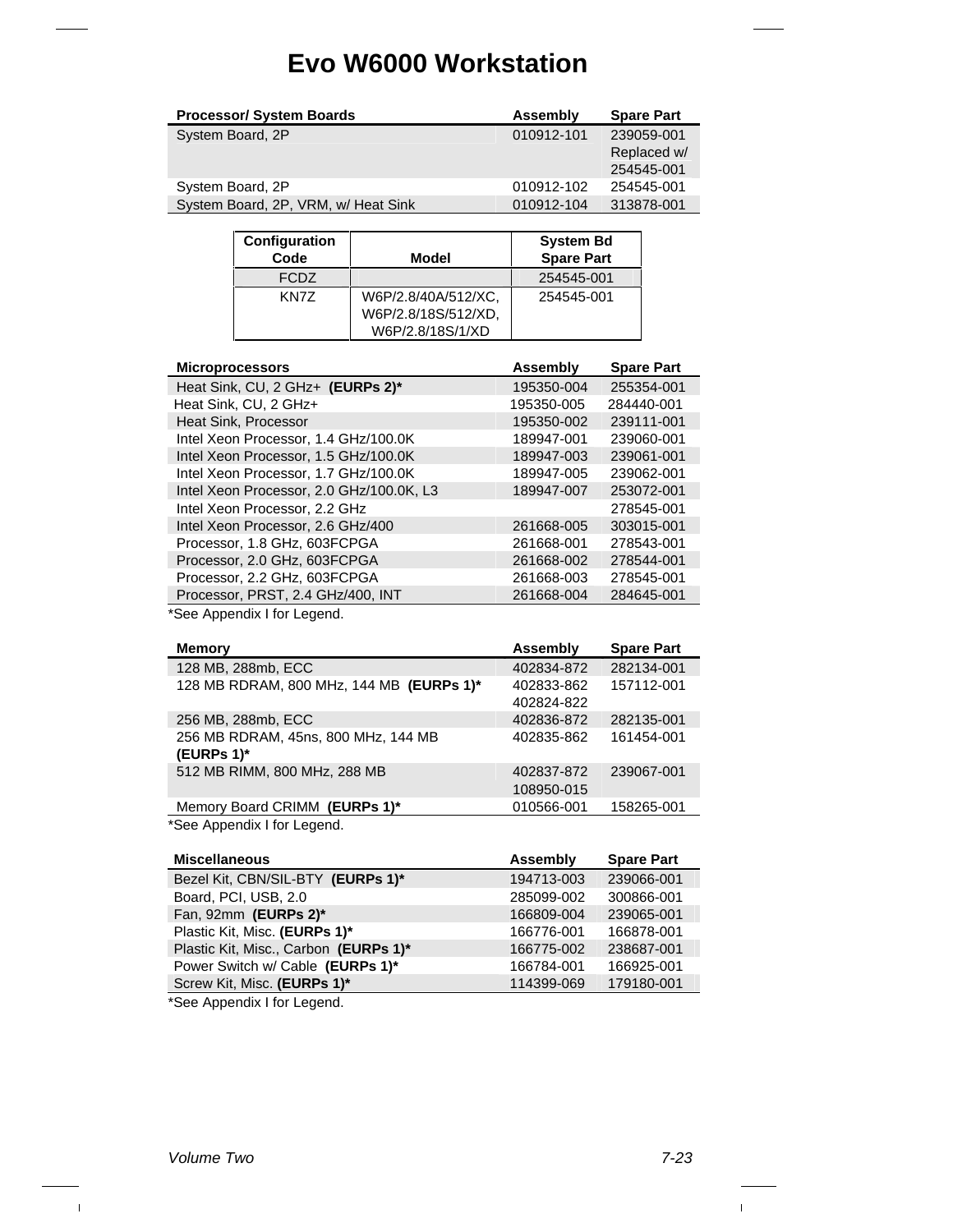| <b>Controller Boards</b>                                        | <b>Assembly</b> | <b>Spare Part</b> |
|-----------------------------------------------------------------|-----------------|-------------------|
| Board, Controller, PCI, USB, 2.0                                | 285099-001      | 291001-001        |
| NIC. 3COM                                                       | 250854-001      | 253951-001        |
| NIC, 10/100 PCI AOL (EURPs 1)*                                  | 402355-001      | 118042-001        |
| NV11GL, AGP/AT, 32 MB                                           | 221411-002      | 244278-001        |
| NV17 (P71), AGP/ATX, 64 MB                                      | 272204-001      | 274622-001        |
| NV25GL, AGP/ATX, 128 MB                                         | 270452-001      | 271241-001        |
| SCSI, Adaptec 2100S, Ultra3, Single Channel Array<br>Controller | 192895-001      | 195725-001        |
| SCSI, Adaptec 29160N, Ultra3, Single Channel<br>Adapter         | 157342-001      | 158364-001        |

\*See Appendix I for Legend.

| <b>Graphic Boards</b>                        | Assembly   | <b>Spare Part</b> |
|----------------------------------------------|------------|-------------------|
| ATI Fire GL2, 64MB AGP/ATX (EURPs 2)*        |            | 224885-001        |
| ATI Fire GL4 Dual, AGP/ATX (EURPs 2)*        |            | 245177-001        |
| Graphic, AGP 4X/ATX                          | 262281-001 | 273441-001        |
| Graphic, AGP, NV Q4900XGL, 128 MB            |            |                   |
| Graphic, AGP PRO                             | 270451-001 | 273440-001        |
| Graphic Board                                | 249729-001 | 250206-001        |
| Graphic, Q4550XGL, 64 MB, ATX                | 286610-001 | 293141-001        |
| Iwildcat II 5110, AGP, PRO (EURPs 2)*        |            | 224886-001        |
| Matrox Millennium G450, Dual, AGP (EURPs 2)* | 202901-001 | 203626-001        |
| Matrox G450, 32 MB, PCI                      | 202902-001 | 203627-001        |
| Matrox Millennium G200 (EURPs 3)*            | 159511-001 | 171975-001        |
| Matrox Millennium G550 (EURPs 2)*            | 246746-001 | 253275-001        |
| MILG200 Quad                                 | 159511-002 | 285647-001        |
| NVIDIA Quadro2 EX, 32 MB, AGP/ATX (EURPs 2)* | 232089-001 | 233122-001        |
| NVIDIA Quadro2 MXR, 32 MB, AGP/ATX, NV11 GL  | 221411-001 | 221492-001        |
| (EURPs $2$ )*                                |            |                   |
| NVIDIA Quadro2 PRO, 64 MB, AGP/ATX, NV15 GL  | 224369-001 | 225829-001        |
| (EURPs 2)*                                   |            |                   |

\*See Appendix I for Legend.

| <b>Hard Drives</b>             | Assembly   | <b>Spare Part</b> |
|--------------------------------|------------|-------------------|
| 18 GB, 15K, SCSI, U160         | 234026-010 | 273053-001        |
| 18.0 GB, X15, 15K, U160        | 246805-001 | 293127-001        |
| 18.2 GB                        |            | 160063-001        |
| 18.2 GB, SCSI (EURPs 1)*       | 176005-020 | 229737-001        |
| 18.2 GB, 1" U3 SCSI (EURPs 1)* | 180334-001 | 194585-001        |
| 20 GB, 7200 (EURPs 1)*         | 167965-002 | 180475-001        |
| 36 GB, 15K, SCSI, U160         | 234026-011 | 250186-001        |
| 36.2 GB, 1" U3 SCSI (EURPs 1)* | 180337-001 | 192197-001        |
| 36U, U3, 10K RPM               | 176005-021 | 307757-001        |
| 40 GB, 7200                    | 234026-008 | 286692-001        |
| 40 GB, U100 (EURPs 1)*         | 176005-024 | 202904-001        |
| 72 GB, 10K, SCSI, U160         | 234026-012 | 250187-001        |
| 80 GB, 7200, ATA               | 234026-013 | 250185-001        |
| 120 GB, 7200, ATA              | 234026-014 | 286669-001        |

\*See Appendix I for Legend.

 $\mathbf{L}$ 

 $\mathbf{I}$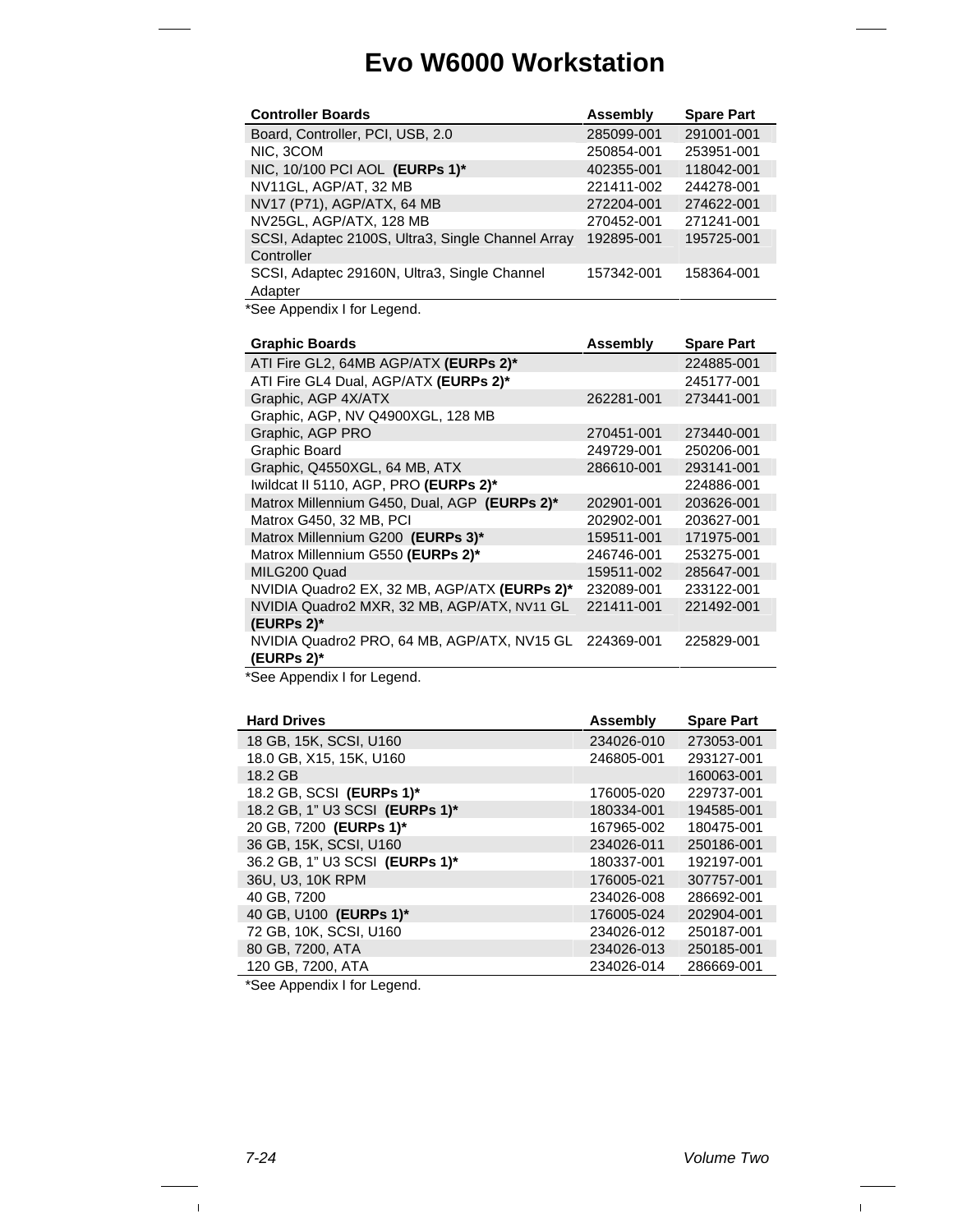| <b>Removable Storage</b>                   | Assembly   | <b>Spare Part</b> |
|--------------------------------------------|------------|-------------------|
| 1.44 MB, Opal (EURPs 1)*                   | 122713-001 | 123958-001        |
| CD-ROM, 16X, DVD                           | 217616-001 | 213251-001        |
| CD-ROM, 48X, CBN (EURPs 1)*                | 231925-001 | 232320-001        |
| CD-ROM, DVD-RAM, 4.7 GB, CBN (EURPs 1)*    | 231930-001 | 232318-001        |
| CD-ROM, R/W, 12X/8X/32X, CB (EURPs 1)*     | 231927-001 | 232315-001        |
| CD-RW, 10/32/40X, S2, CB                   | 265827-001 | 283919-001        |
| CD-RW, 16/10/40X, VS2, CN                  | 240845-001 | 246691-001        |
| CD-RW, 40/10/40X, S2, CB                   | 302008-001 | 286711-001        |
| Diskette Drive, w/o BTN/BZL-CBN (EURPs 1)* | 231923-001 | 237180-001        |
|                                            | 176137-930 |                   |
| DVD, 16X, CBN                              | 265365-001 | 278647-001        |
| DVD+R/RW, VS2, CRBN                        | 285557-001 | 289591-001        |
| Zip 250, CBN (EURPs 1)*                    | 231929-001 | 232317-001        |

\*See Appendix I for Legend.

| <b>Cables</b>                                          | Assembly   | <b>Spare Part</b> |
|--------------------------------------------------------|------------|-------------------|
| Adapter, Drive, M3                                     | 179026-008 | 180808-001        |
| Adapter, Drive, M3 (EURPs 1)*                          | 179026-009 | 239063-001        |
| Audio CD (EURPs 1)*                                    | 387527-001 | 149806-001        |
| Cable Kit, Misc. (EURPs 1)*                            | 387727-001 | 166879-002        |
|                                                        | 143218-001 |                   |
| Cable Kit, Misc.                                       | 168754-001 | 254551-001        |
| Diskette DTA, 18" (EURPs 1)*                           | 143218-003 | 221186-001        |
| IDE, Dual Connector (EURPs 1)*                         | 108950-004 | 224484-001        |
| IDE, Dual Connector, UATA, 18" (EURPs 1)*              | 108950-015 | 225881-001        |
| LVD, SCSI, TWST, Pair (EURPs 1)*                       | 155825-001 | 158277-001        |
| Matrox Millennium G200, PCI Graph Card (EURPs          | 171910-001 | 171976-001        |
| $1)$ *                                                 |            |                   |
| UATA, 2D, 18" (EURPs 1)*                               | 124748-001 | 239064-001        |
| $* \Omega$ and $\Lambda$ is a smaller than the sequent |            |                   |

\*See Appendix I for Legend.

| <b>Batteries/Power Supplies</b>                                                                                                                                                                                                                                                                                                                | Assembly   | <b>Spare Part</b> |
|------------------------------------------------------------------------------------------------------------------------------------------------------------------------------------------------------------------------------------------------------------------------------------------------------------------------------------------------|------------|-------------------|
| Adapter, Drive, M3 ENH                                                                                                                                                                                                                                                                                                                         | 179026-010 | 313224-001        |
| Battery, 770 Disc, LI/MN02, 3V (EURPs 1)*                                                                                                                                                                                                                                                                                                      | 166899-001 | 153099-001        |
| Battery, Processor, Baffle                                                                                                                                                                                                                                                                                                                     | 207541-001 | 260613-001        |
| Power Supply, 425 W, PFC                                                                                                                                                                                                                                                                                                                       | 189643-001 | 202348-001        |
| $*$ $\Omega$ = $=$ $\Lambda$ $=$ $=$ $=$ $\sim$ $\Lambda$ $=$ $\Lambda$ $=$ $\Lambda$ $=$ $\Lambda$ $=$ $\Lambda$ $=$ $\sim$ $\Lambda$ $=$ $\Lambda$ $=$ $\Lambda$ $=$ $\Lambda$ $=$ $\Lambda$ $=$ $\Lambda$ $=$ $\Lambda$ $=$ $\Lambda$ $=$ $\Lambda$ $=$ $\Lambda$ $=$ $\Lambda$ $=$ $\Lambda$ $=$ $\Lambda$ $=$ $\Lambda$ $=$ $\Lambda$ $=$ |            |                   |

\*See Appendix I for Legend.

 $\mathbf{I}$ 

 $\mathbf{L}$